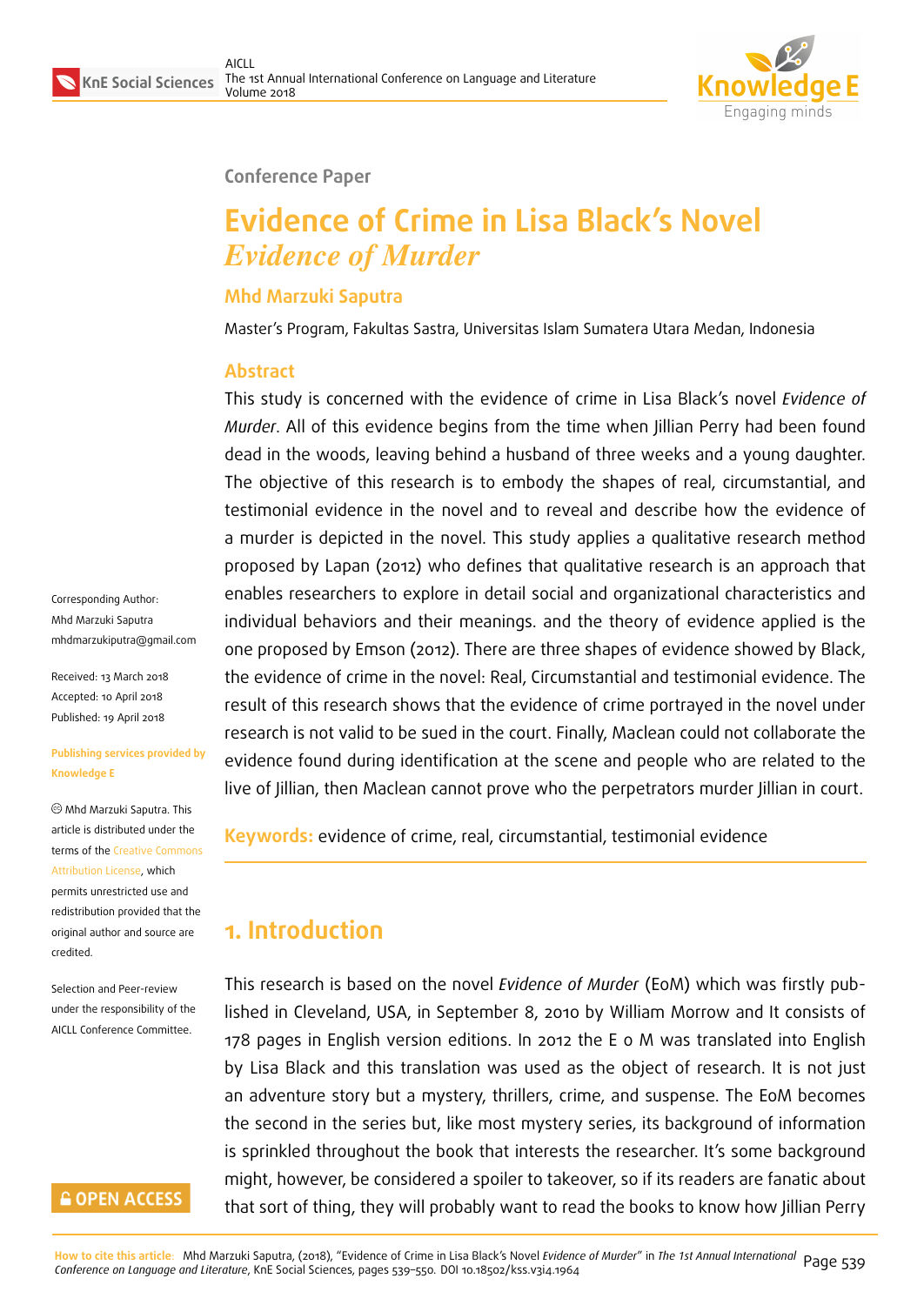

has been found dead in the woods and she has left her both husband and young daughter for three weeks.

## **2. Literature Review**

Evidence is anything that can be used in a trial to prove that a murder or crime has been done. To prove a fact, it is necessary for evidence to be adduced or elicited during the trial (Emson, 2004: 9). Real evidence, often called physical evidence, consists of material items involved in a case, objects and things the jury can physically hold and inspect Emson (2004: 14) states that real evidence is a term used to describe evidence which is directly perceived or inspected by the court itself. Emson (2004: 10) said that circumstantial evidence is an evidentiary fact from which an inference may be drawn rendering the existence of a fact in issue more probable. Testimonial evidence is obtained from a witness who makes a state (Emson, 2004: 9). It may be oral or written and is usually under oath. One of the most common forms of evidence is either spoken or written evidence given by a witness under oath. It can be gathered in court, at a deposition or through an affirmation.

## **3. Research Method**

Research is an activity of investigating knowledge including literary works. Literature in this case is an effort of searching knowledge and defining it continuously and carefully toward literary cases. In this research, researcher uses the Lapan's research design. Lapan said that qualitative research is an approach that enables researchers to explore in detail social and organizational characteristics and individual behaviors and their meanings (Lapan, 2012: 69). The data of this research were obtained from novel. For this purpose, the observation technique is used. In observation technique the data are collected from written sources, such as documents (Lapan, 2012: 90). Analysis to the qualitative data progresses through the classification of ideas, themes, topics, activities, types of people, and other categories relevant to the study. This process is referred to as coding. Coding involves the classification of elements in data text into categories that are related to the study topics and are useful in analysis (Lapan, 2012: 98)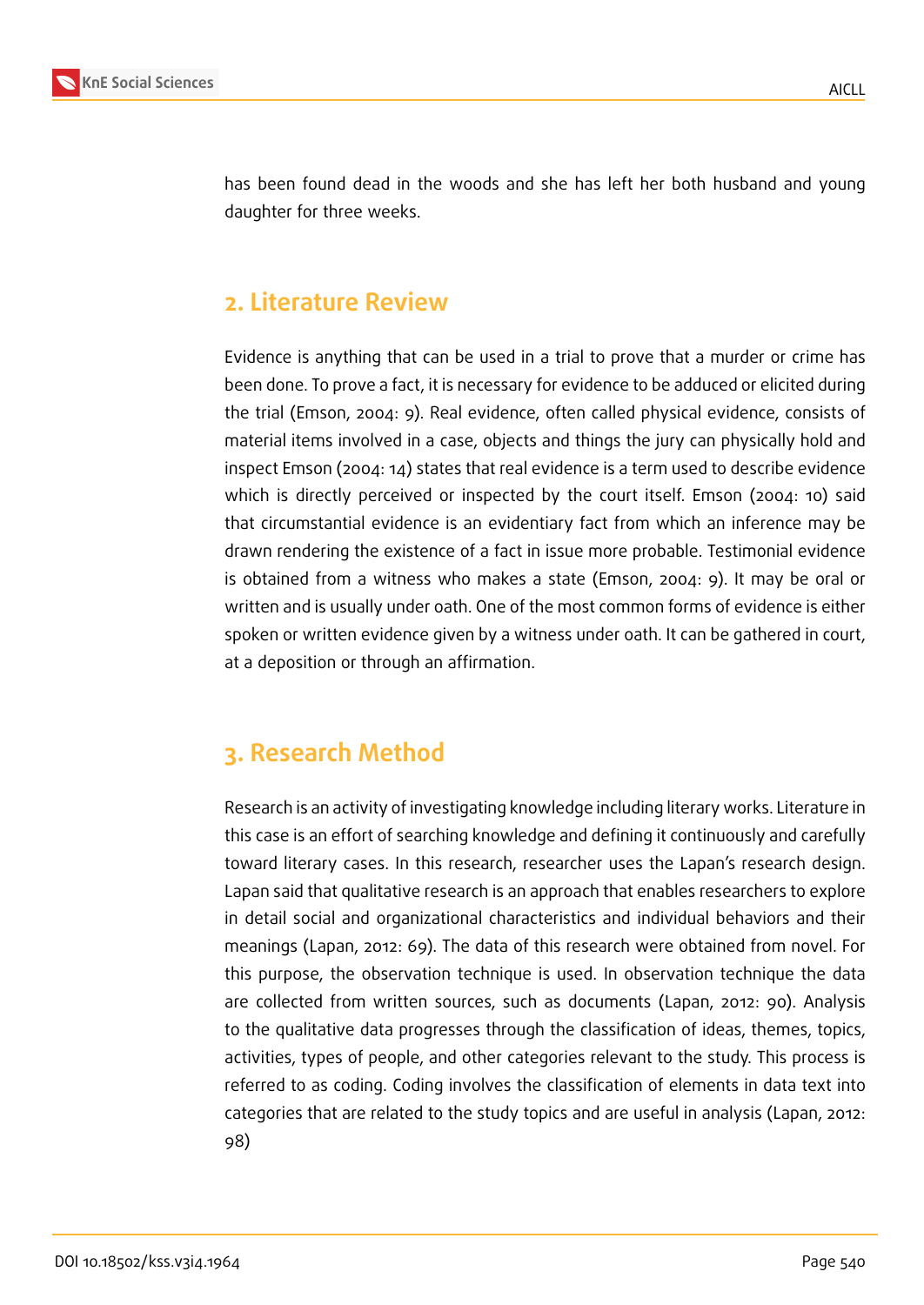

## **4. Discussion**

Evidence is anything that can be used to prove something like the evidence presented in a trial. To prove a fact in issue it is necessary for evidence to be adduced or elicited during the trial (Emson, 2004: 9). If the accused is on trial for murder it may be possible to prove his guilt by calling a witness to give evidence that he saw him viciously stabbing the deceased to death. Therefore, it would be interesting to make a research on the evidence of crime found in Lisa Black's novel.

#### **4.1. Real evidence**

Real evidence, often called physical evidence, consists of material items involved in a case, objects and things the jury can physically hold and inspect. Emson (2004: 14) states that real evidence is a term used to describe evidence which is directly perceived or inspected by the court itself. Theresa and Frank have been a homicide detective in Cleveland for eight years and become forensic scientists. They heads for the place where the corpse is kept as they searched for evidence from Jillian's murder and took the DNA test for a forensic test, as the real evidence may be circumstantial, such as blood stains used to extract DNA evidence. The point to note is that the real evidence must be something that makes an impression on the court. This is stated in the quotation bellow:

Humor fled his face as well. "Just take a look at the place, okay? Pick up some things that we can use for DNA testing if her body turns up and then you can go back to the trace evidence lab and hide behind your glass slides and microscopes." (Black, 2009: 3)

Based on the above quotation Theresa argued that the initial step in the investigation of the Jillian's murder case is carried out with DNA tests against the corpse to facilitate and to get traces of evidence and to hide behind glass slides and microscope. The position of DNA test evidence as evidence of guidance in the settlement of a crime is not a primary evidence, but as a functioning secondary evidence. However, the DNA testing cannot be ignored, because without the support of DNA testing sometimes the primary evidence cannot be optimal in providing evidence. So, between DNA tests and existing evidence (recognized) there must be complement to each other in order to create a justice. There have been several cases solved by DNA tests that prove that DNA testing has been accepted in law. The evidentiary power of this DNA test proof is free, so it depends on the judge himself to use or putting aside the existence of this evidence. Whereas, based on Article 181 of KUHAP, it appears that in the criminal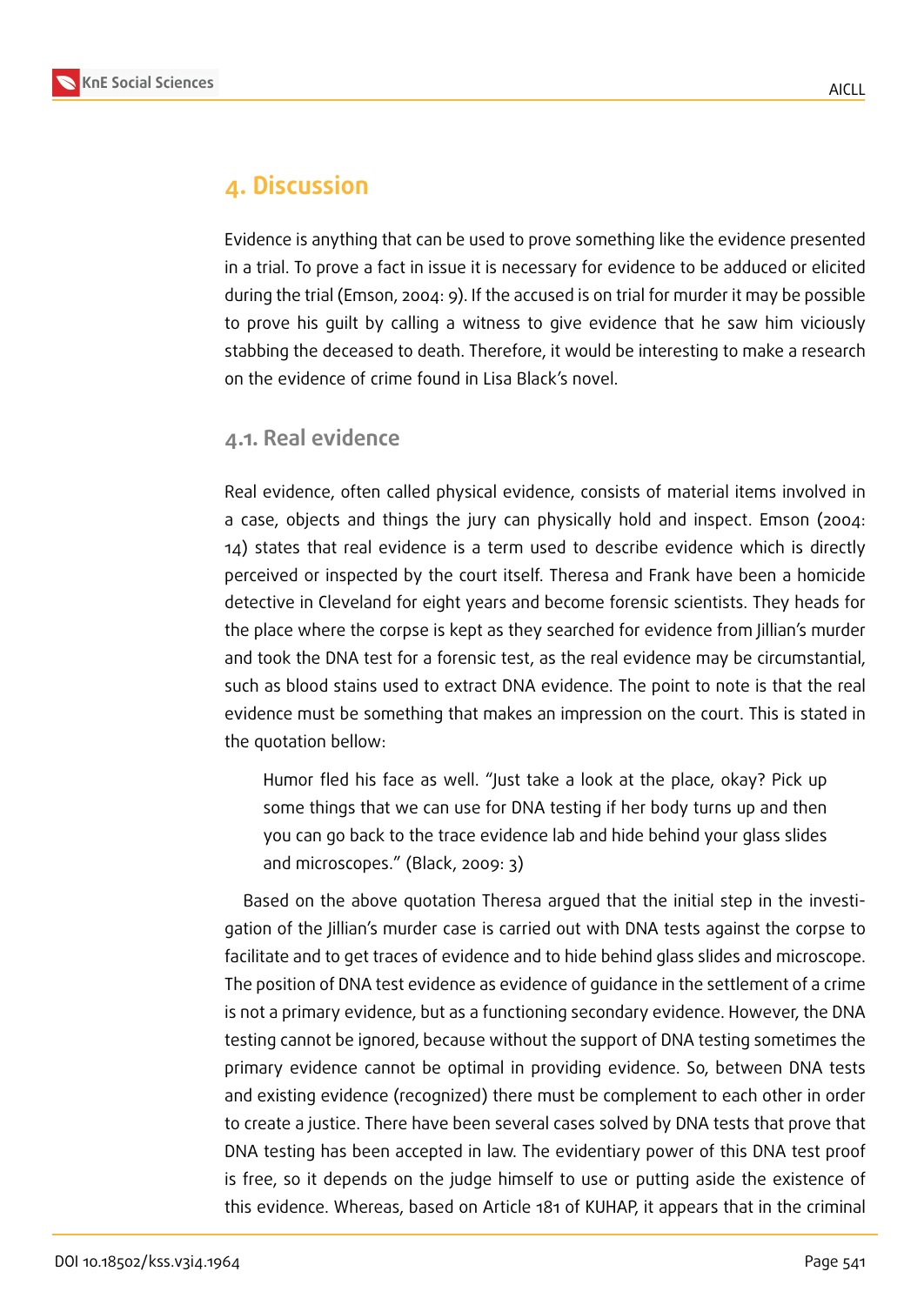

process, the presence of evidence in the trial is very important for judge to seek and discover the material which is used to handle crime (Wibowo, 2005: 23). All this is stated in the quotations below:

"I need to see her bedroom and bathroom, please." Let s grab the D N A samples and get back to my routine."

……………………………………………………

Theresa searched for a hamper. The toothbrush, hairbrush, and razor should be able to give them all the D NA they would need to compare to the body, if and when a body turned up, but it never hurt to make sure. (Black, 2009: 5)

From the quotation above, evidence is obtained by the investigators as the first agency with process. Theresa comes to the bathroom first. She has no trouble guessing which toothbrush and razor and hairbrush belonged to the missing woman. Jillian apparently liked pink, pink hand mirror, pink towels, pink makeup case with pink rhine stones. Theresa uses gloves to drop the items into three separate manila envelopes. According to Andi Hamzah, evidence is the goods about the often redone (object offense) and goods used in doing offense (Afiah, 1988: 15). In addition there are goods that are not the object of the offense and the tool in doing the offense, but the item related to the related criminal offense. For example, it is clothing which the victim used when he was killed

The next autopsy suite in the sixty-year-old medical examiner's office is done to scrub every afternoon, is the cleanest room in the building. Or at least it appears to be—the staff took general precautions against cross-contamination but beyond that places no particular emphasis on sterility. The patients open up on these tables and do not have to worry about infection. Undressed, Jillian's body continues to show no signs of violence. No needle marks, no injuries, not so much as a bruise. Of course, on the buttocks and backs of the legs, but Theresa expects that. She and the pathologist, Dr. Christine Johnson, has already collected fingernail scrapings, a rape kit, and a few hairs and fibers from the skin. Now the ebony-hued doctor holds a small but brilliant flashlight up to the mouth. Aside from a little dirt and some dead leaves, almost certainly picked up when they roll the body, the shirt is clean.

Objects and devices that are or should be suspected use to commit a criminal offense or other object used as evidence (Article 40 KUHAP) (Wibowo, 2005: 30). The pink polo shirt under the sweat shirt has become discolored from the seepage of the decomposing tissues. Theresa hangs it on a wheeled rack; when it dries she can tape its surface to pick up any loose hairs or fibers. Odd that it has not been tucked into the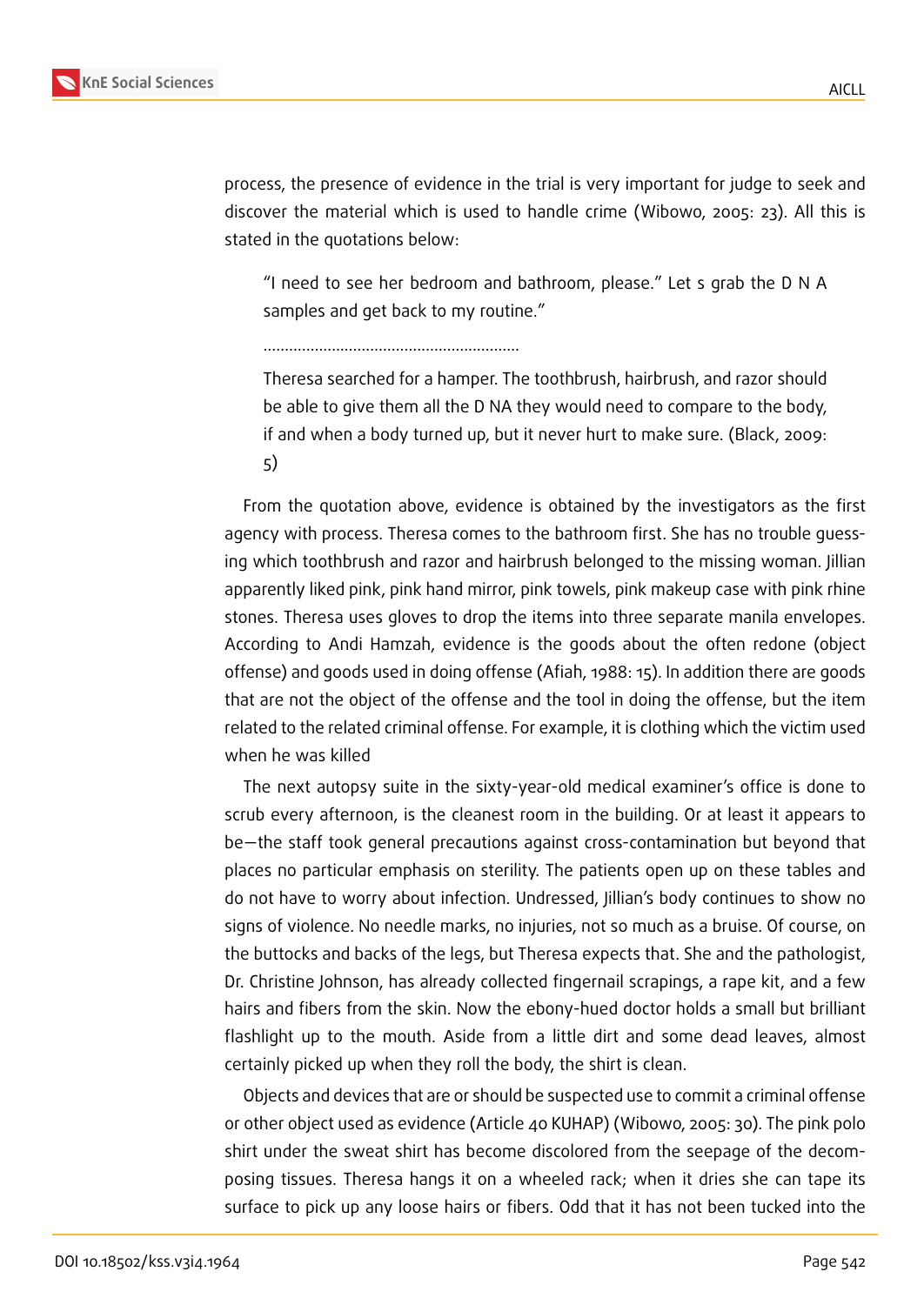

jeans underneath the sweatshirt, which would have kept her warmer, but perhaps the victim has dressed in a hurry, or it has something to do with the current fashion. Pay attention to the following quotation.

Jillian seemed slender, but by no means undernourished for her height. A close look at the back pockets yielded a tiny dusting of white powder, which Theresa dutifully scraped into a paper fold to be tested for the presence of cocaine. The left front pocket contained some lint. The right front pocket held a single stud earring—a small cubic zirconium, as near as Theresa could figure—and a phone number with a Cleveland exchange scribbled on a piece of paper. (Black, 2009: 41)

From the quotation above, in practice, the seizure of evidence also contains several points to consider. Evidence in murder is a human corpse, in this case of course in handling murder case needs special provisions in the case of seizure of evidence whether to wait for permission from the chairman of the local District Court or not, because it is feared evidence and location in the place of Genesis Cases (crime scene) changes or even disappears if no action is taken by the investigator. Theresa with her daughter go to the scene where Jillian's body is found dead. They investigate all the conditions there to serve as evidence from Jillian's murder. Once the environmental conditions in the place is very supportive for the investigation in which Theresa follows her daughter in the investigation. She has seen a few, usually the homeless or drug addicts who tries to stay outside too long. Jillian Perry shows some of the signs of it, the bluish-white skin, slightly reduced livid. It would have taken only a few hours right next to the lake, which would put moisture and wind in the air and speed it up. She is slender and not warmly dressed which the branches around her broken as if she is stumbling as in the following quotation.

Not even a tattered wisp of crime scene tape remained to mark the spot where Jillian Perry's body had lain. Tree limbs lined with optimistic buds waved gently in the breeze off the lake, and a light dusting of snow made the wooded area innocuous, peaceful. Theresa studied the oak tree, waiting for inspiration. None came. The tree and its clearing had given up everything they had, the body, the few items with it. But nature couldn't tell her what it had seen that day as the life faded from Jillian Perry. She would have to figure that out on her own. (Black, 2009: 69)

From the quotation above, the real evidence found in that place is just a branch of tree and the atmosphere of the lake around in the incident. They study all the trees and observe every side of place to inspire even nature cannot tell what has happened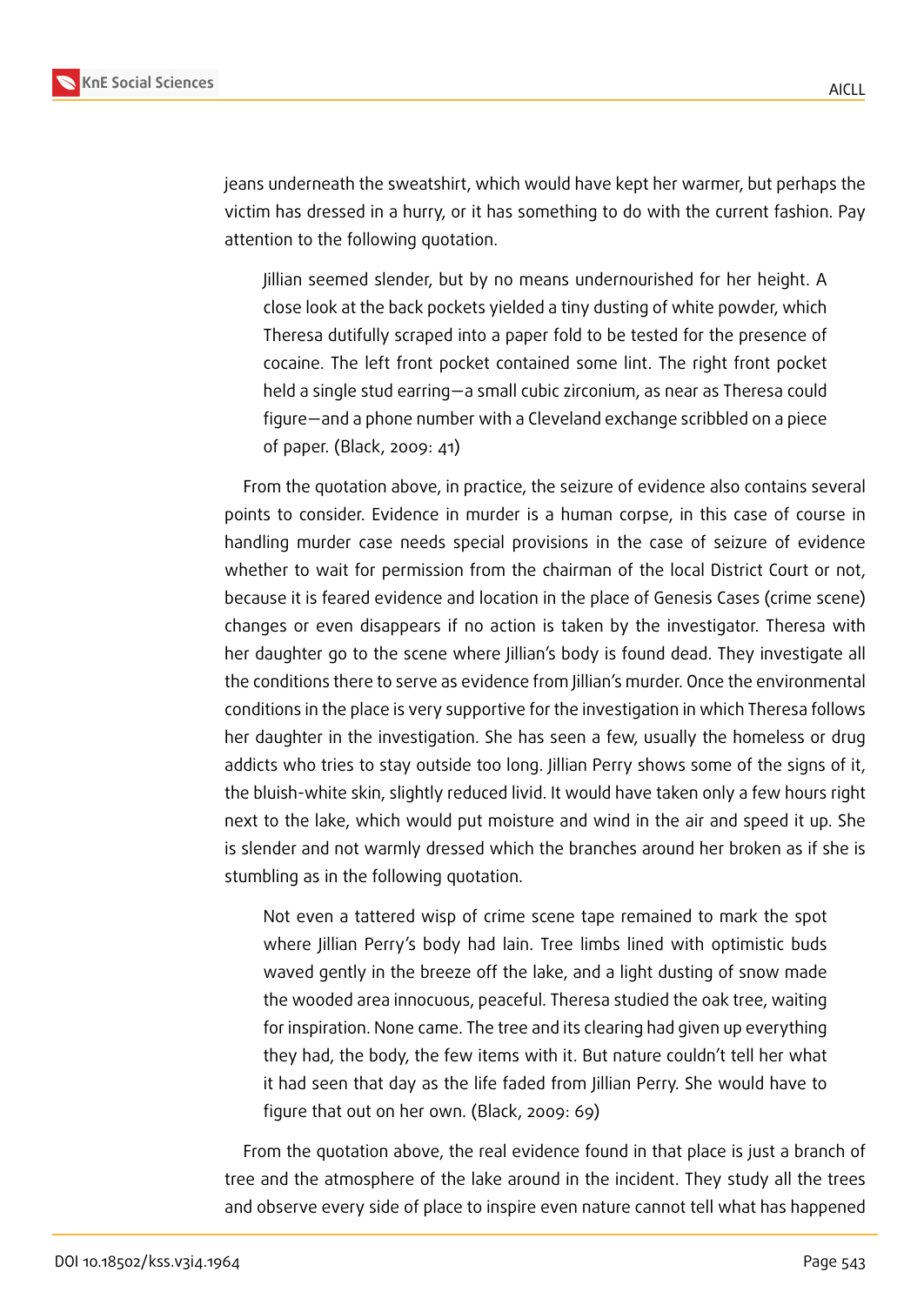

to Jillian's live that in her day faded life. In addition, there is also evidence that is not an object, tool or outcome of a crime, but can also be used as evidence as long as the goods have a direct relationship with a criminal offense, such as clothes used by a victim when she is persecuted or killed.

### **4.2. Circumstantial evidence**

Emson (2004: 10) says that circumstantial evidence is an evidentiary fact from which an inference may be drawn rendering the existence of a fact in issue more probable. The fact in issue is not proved by witness relating what he directly perceives, so circumstantial evidence is indirect evidence. Maclean and Frank want to interview to get the circumstantial evidence of the Jillian's husband. They meet Mr. Kovacic in his home. As programmer, Evan Kovacic says that he wants to help find her wife, but before Frank can take over the husband's eyes fall on the photos. Jillian loves Cara and she loves her husband. Evidence can be obtained by investigators through matters as follows:1. examination of the scene, 2. searches, 3. submitted directly by a reporting witness or suspect, 4. taken from a third party, and 5. goods findings. In court proceedings at the Court, the evidence will show to clarify the criminal case being examined by the judge (Wibowo, 2005: 23) as the quotation below says.

Frank ignored her. "Mr. Kovacic, when you returned on Monday, the door was locked? Everything in place? Yes. Jerry and I—Jerry Graham, he's my partner—we'd been at a software association meeting at Tower City all day. We got back about three in the afternoon. "Who else would have been on the premises?" "No one except Jillian and Cara. We're still setting up shop here, Jerry and I. We've got one programmer starting at the beginning of the month and another a week after that, and as soon as we get the manufacturing equipment set up, we'll take on another designer and about four techs—" (Black, 2009: 8)

In the quotation above, Frank asks Evan whether the outside door is unlocked or the lobby door downstairs. In the building they have begun setting up the equipment so, they do not bother locking it. They have not had any problems with trespassers, and when they renovate, they put in a good dead bolt on the apartment door. After Frank wants to meet George, he asks Theresa to come with George, Jillian's boss, the escortservice guy. Theresa is not a freak in cop but a scientist. She works with microscopes and fibers but she does not interrogate people. And then George Panapoulos—aka GeorgePorgie—works out of a storefront on West Twenty-fifth, just two blocks from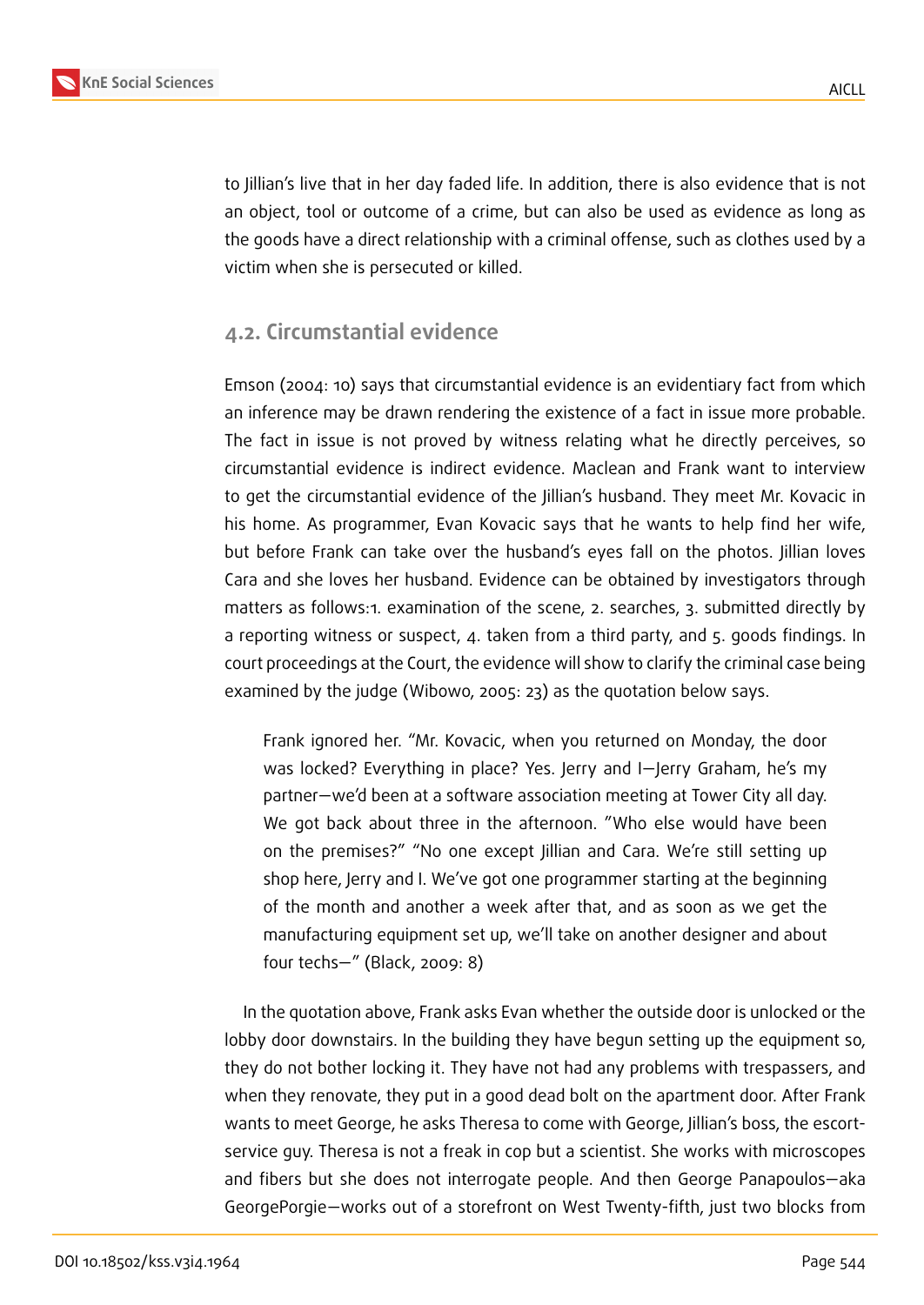

the West Side Market which is sandwiched in between a bail bondsman and a usedappliance dealer. And then Frank asks George that he needs to ask about one of his exemployees but he is a little busy and Frank should wait but he takes time for anything that concerns his girls. He turns away from them without hesitation and leads the way through a narrow hallway with stained wallpaper. The quotation below can be paid attention.

"You didn't care that she got married?" "Why would I care?" "Maybe Jillian was more than an employee." "Yeah, so I killed her because I was jealous?" George shook his head and pulled a cigarette from a pack on his desk, looking less like a college student with every minute as both face and voice lost their phony friendliness. "Listen, I've got forty-six girls working for me and Jillian is by no means the hottest one. I expected her to quit once she didn't need the dough no more. I couldn't believe she came back after having the baby. She lost that weight quickly, though; I'll say that for her." (Black, 2009: 16)

In the quotation above Jillian is an employee in the place of the George As escort to which seems to be evidence on murder of Jillian. As Theresa investigates Jillian's work as an escort, she throws a question when George knows Jillian's marriage and has a child. George has nearly forty-six girls there. Theresa thinks that George kills Jillian but she does not have evidence that he kills her and George says that he does not like Jillian because the quality of the body and display of Jillian is low after she has a baby. From what George says that all people there experience the same as what George argues. Evidence of a fact that is not true is not a fact in issue, but it is a fact from which the existence or non-existence of a fact in issue can be inferred. Circumstantial evidence operates indirectly by tending to prove a fact relevant to the issue. Moreover, Theresa and Frank ask a question to know all of friends of Jillian because it can be circumstantial evidence. Consider the following quotation below:

"Anybody else might mean Jillian harm?" Frank was asking. "Sure," the man said again. "Her other boyfriends. The one she didn't marry." "How many boyfriends did Jillian have?" "Just the two. The one she didn't marry, and the one she did. Those are all I know of, anyway."

…………………………………………………

"His name?" "Drew, and I only know that because he'd call all the time when Jillian worked here. He'd drive the receptionists nuts trying to leave messages, but we don't take messages for anyone but me here, or else this place would turn into a lonely-hearts switchboard." "Did he know she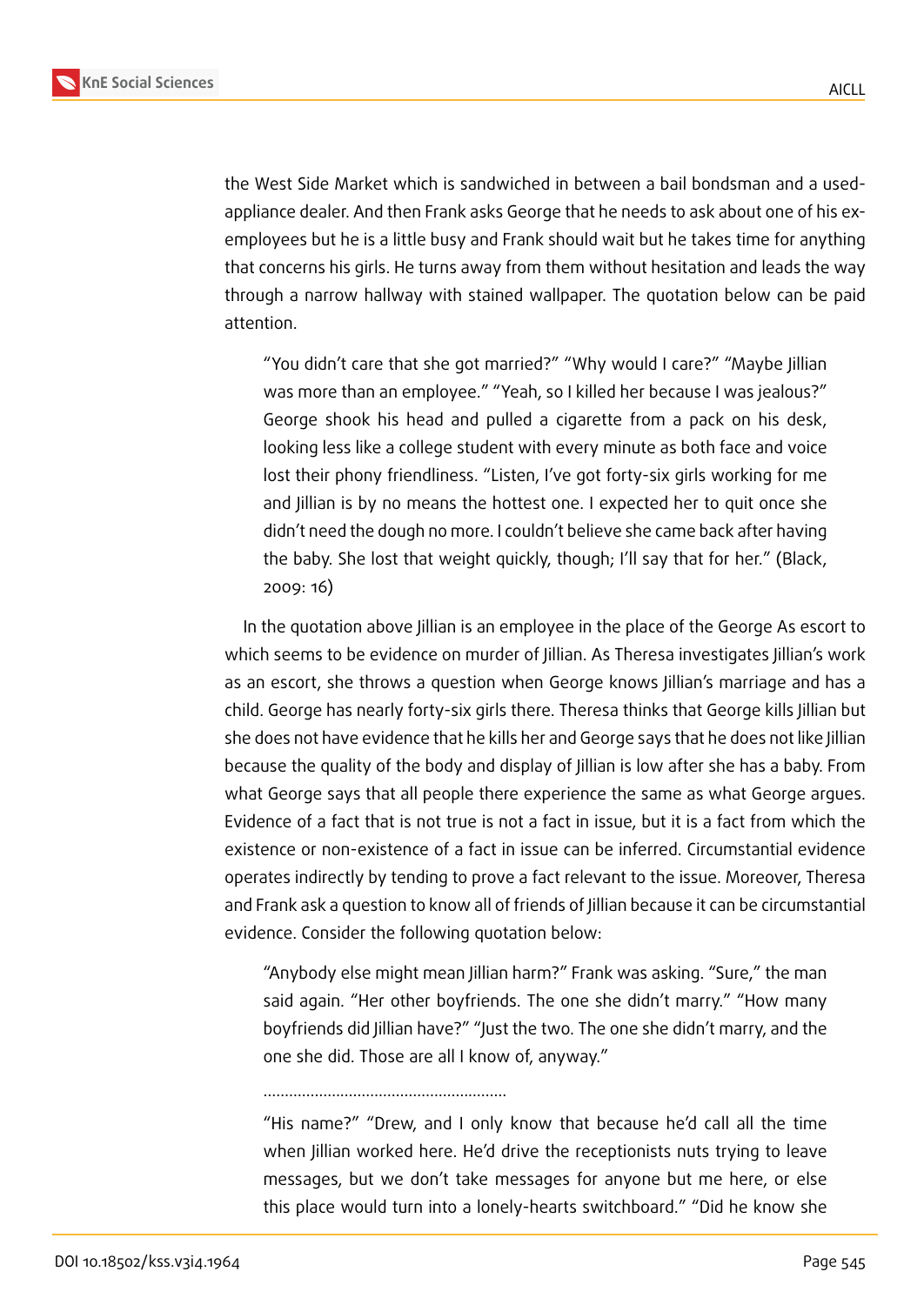

got married?" "He must have. The calls stopped when her employment did. But then he started up again the past three days, looking for Jillian." "This ex-boyfriend's been calling here?" "Even more than the husband. He's been driving poor Veggie out there crazy. If you talk to him, tell him to stop or I'll charge him with harassment." (Black, 2009: 17)

In the quotation above Jillian has two boyfriends before she married; George argues she met a man that he knew a lot. Theresa rolls her eyes, and then she feels embarrassed when the man across the desk notices. She buries her nose in a brochure. Beautiful girls seem to be the official name of the place. Available for trade shows, corporate excursions, George has misspelled corporate as corporate. For addition to evidence, Theresa is increasingly curious about all the life of her activities there. There is one name, it is Drew, and he only knows that Drew calla all the time when Jillian works here. Drew stops to call Jillian after he knows Jillian married. But then he starts up again the past three days, looking for Jillian. After they meet George, Theresa and Frank know the life background of Jillian. They go to meet her mother, as they know all about the background of Jillian's life and about evidence in Jillian's murder. The quotation below can show such situation:

Barbara Perry stated, "I loved Jillian. I'm sure you—" "No." She looked at Theresa, pressed her trembling lips together. "I loved Jillian. I think she made some mistakes, and perhaps I did too, but I loved her. You don't know how many times I've wished I could say it's all right, it doesn't matter. But it wasn't right, bringing that baby into the world without a father, using her body instead of her mind to make a living, and how could I say it was? What's the point of being a parent if you don't try to influence your child to take the healthiest path?" She turned her palms up. "What am I here for if not that?" (Black, 2009: 149)

Jillian's mother loves her daughter very much and she knows that her daughter used to make mistakes in her life. Barbara is the wonder woman for Jillian because she brings that baby into the world without a father and uses her body instead of her mind to make a living, but Barbara cannot give influence for Jillian's future. They would have found that during the autopsy, it pains Theresa to dampen Barbara Perry's hope that her daughter has not chosen to end her own life. Some bizarre biochemical reaction would be preferable or a brain tumor would be preferable. Theresa does not know exactly how Jillian dies and she tries to find out. Theresa collects all Jillian's evidence.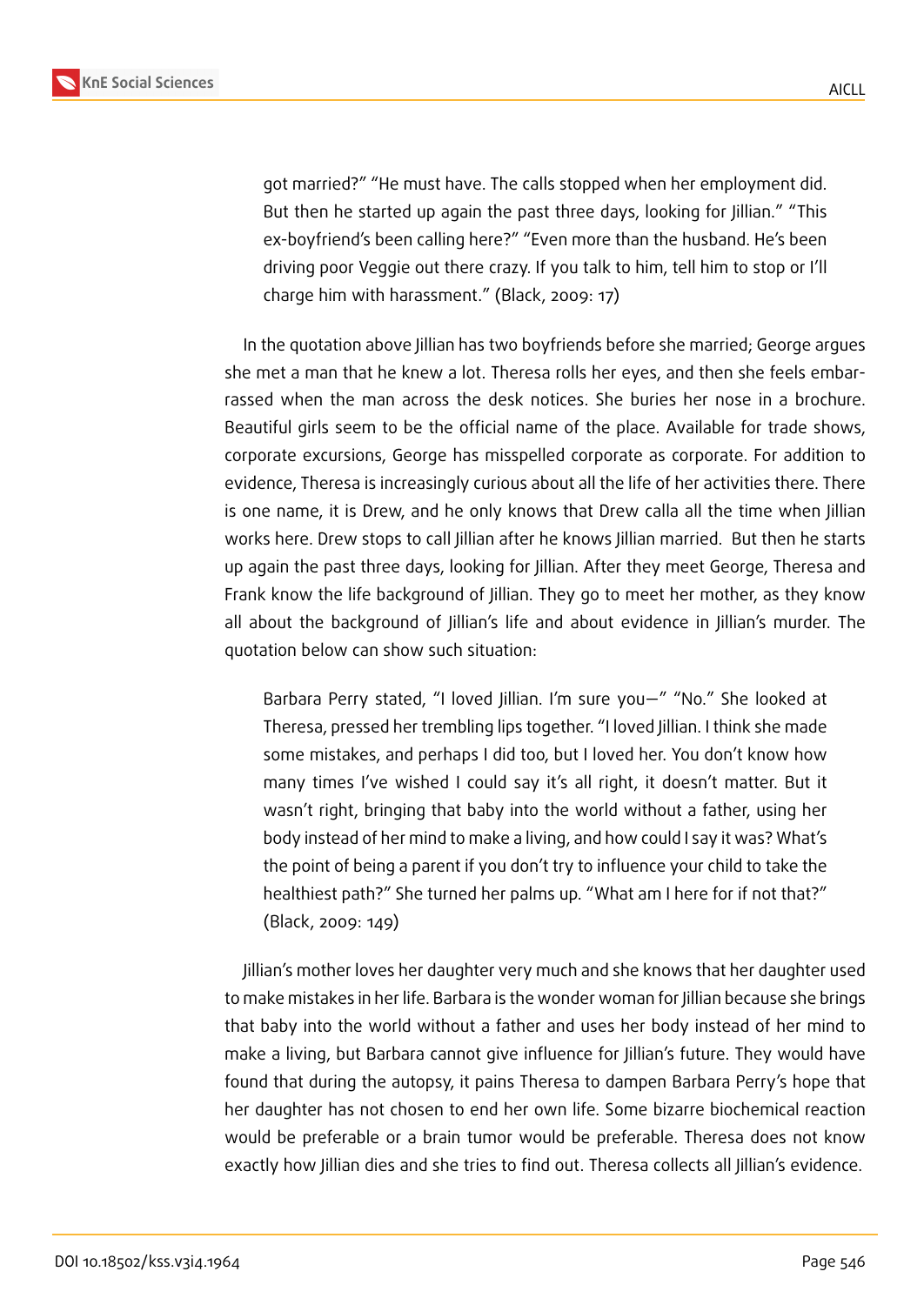## **4.3. Testimonial evidence**

Testimonial evidence is obtained from a witness who makes statements (Emson, 2004: 9) and it may be oral or written and is usually under oath. Opinion or inferences in testimony are typically limited to expert witnesses. Civil hearings are very different from what Theresa has become accustomed to in criminal trials. Evan's attorney begins, setting forth the facts of Cara's birth, the Evan's marriage to Jillian, and the Jillian's death, adding that no one else has applied for guardianship except for Drew, who has no legal relationship to the infant. Then it was Drew's turn to speak. He does this horribly, stammering, stumbling, and dwelling for far too long on how much he has truly loved Jillian. The judge glances at his watch more than once, and finally interrupts. Drew gives the testimonial evidence in the trial. So that Evan Covacic perhaps kills Jillian as shown in the quotation below:

"He murdered Jillian." Now Evan's attorney sprang up. "Your Honor, this is the purest and vilest slander" (Black, 2009: 170)

From the quotation above, Drew gives the statement as the evidence of testimonial in the trial and then the Evan's lawyer replay with the interrupted. Evan may murder Jillian for the well-being of a child. Next, the question for the Drew ais: Do you have any facts to present to indicate that Mr. Kovacic would be an unfit father? Only that he kills Cara's mother, Your Honor. Everyone becomes very still, except the judge. He seems merely confused. The judge stops looking at his watch. How is he supposed to have killed? Drew shouts over the other men. His voice changes as Theresa know it could, stress breaking the words into dangerous shards. The judge catches the change and stares. The next testimonial evidence by Theresa Maclean in the trial is that he knows the entire event after investigation. Please take knowledge from the quotation below:

The bailiff swore her in. She took her seat. "Yes, Your Honor?" she replied when he said her name. "Has Mr. Kovacic been charged with the murder of his wife?" "Not that I know of." "Is he a suspect in her death?" How to answer that? "He is to me" didn't seem reasonable... though she was a death investigator and she did suspect him, which didn't seem quite legitimate... such was the self-esteem, still, of a female raised in the twentieth century. With no other strategy in sight, she bunted. "The investigation by the Cleveland Police Department, to my knowledge, has not been completed." (Black, 2009: 171)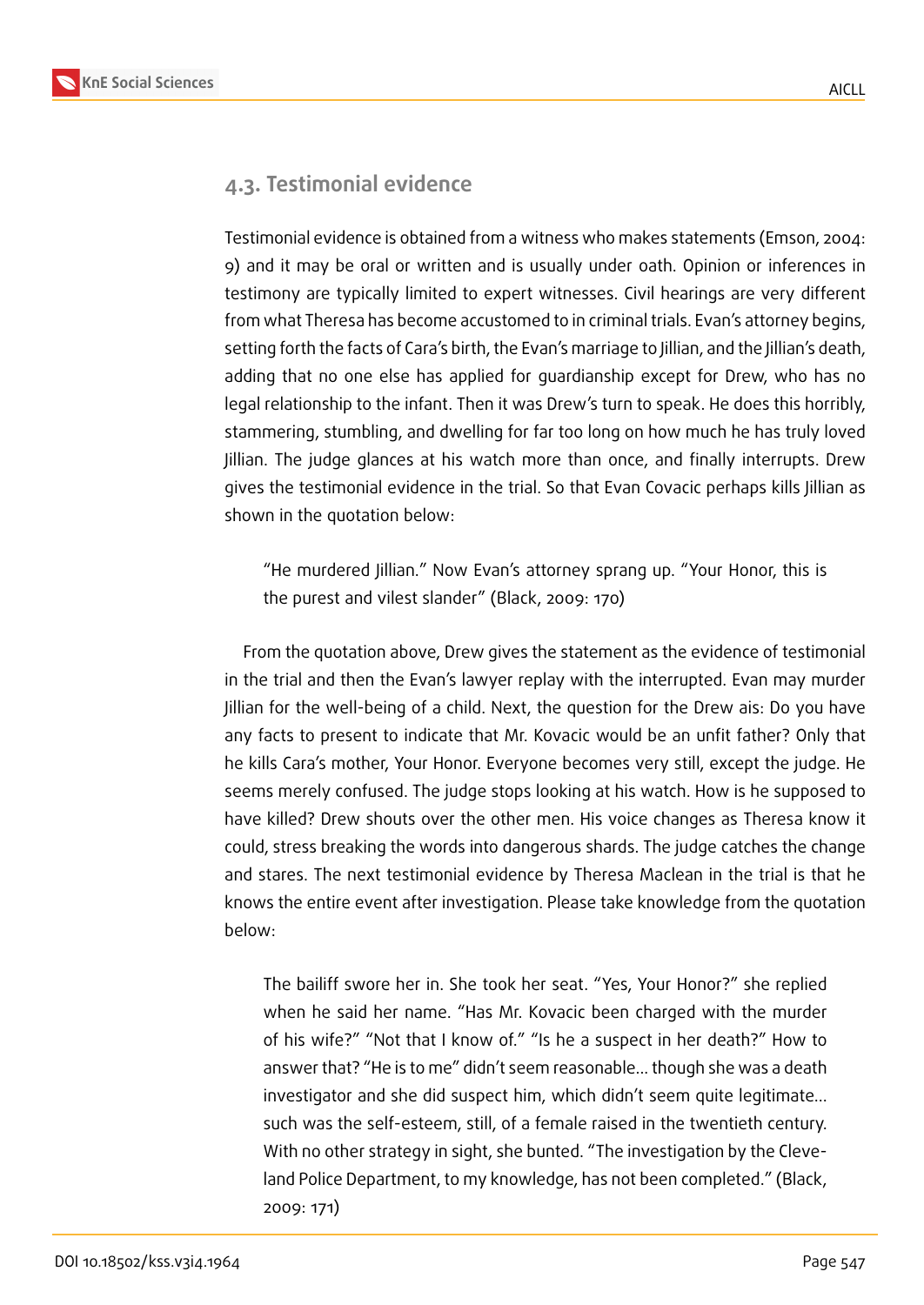

From the quotation above, Theresa Maclean gives the testimonial evidence as the team investigation from the Cleveland Police Department. Theresa may know that Evan can be charged with the murder of his wife, but Theresa un finishes looking for evidence that there are a lot to say that Jillian is indeed killed by her husband, namely Evan. The judge does not care about her strategy. So is he a suspect and then Theresa. There are many unexplained factors in Mrs. Kovacic's death. She lists the location of the body, Jillian's state of apparent contentment, and the absence of any obvious cause of death. And Judge says that the investigators do not know why this woman dies and questions one thing: what does it say on the death certificate? The death certificate is not complete yet. Drew should have called Christine. She has impressed the judge and makes mincemeat of that lawyer. Christine makes mincemeat of most people. Is there any reason to suspect foul play? Its is unusual for a perfectly healthy young woman to drop dead, Your Honor. Absence of proof is not proof of absence. The judge repeats what Frank has said so primly that Theresa has to look down to keep from glaring at him. The worst part, of course, is that he is right. And the next quotation below shows the testimonial evidence of the Evan Kovacic.

"Mrs. Kovacic committed suicide, Your Honor." Evan's attorney molded his features into a properly empathetic mask to accompany the statement. "She walked out into the woods and let herself freeze to death. Postnatal depression could have played a part."

"To do so she'd have to walk three miles in subfreezing temperatures without frostbite," Theresa put in. "Which is highly unlikely?"

"No one dragged her to that forest. No one tied her to that tree or made her stay there," the attorney persisted. Theresa protested, "At that time I was investigating a disappearance with no signs of foul play, not a murder. Had I known Jillian's body would show an... Unclear cause of death or signs of transport, I would have conducted the search differently."

This excuse brought her no comfort, nor did it impress the judge, who said, "Search warrants and the like are not my bailiwick. If this man needs to be investigated for murder, tell the police." Evan had sat, but now jumped up again. "Your Honor! I asked the police to step in when Jillian disappeared. Mrs. MacLean searched my house then! What the hell is she looking for, and why didn't she find it before? (Black, 2009: 173)

From the quotation above, Evan's attorney says that Jillian walks to the woods and she herself frozes to death. It is said by the attorney's testimonial evidence that someone does not kill Jillian. Attorney completes his investigation if Mr. Kovacic would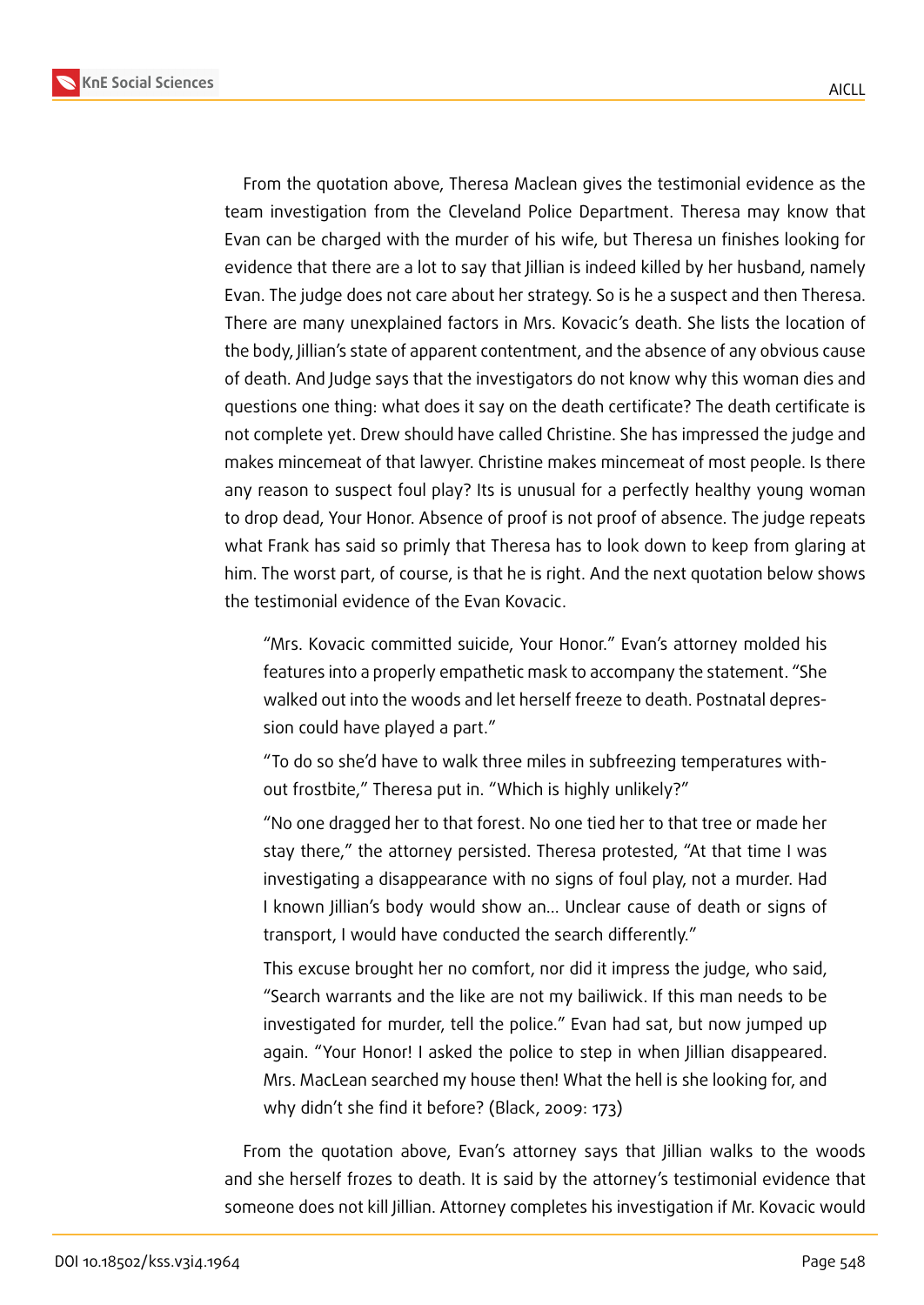**KnE Social Sciences**



give him consent to search Jillian's living areas so that and Theresa does not investigate the crimes although Theresa Maclean does the investigation in different place to collect evidence in Jillian's murder. Theresa needs to know all the environments of the spot to search the evidence, but she does not give it in the trial what she has and the judge says that Theresa does have any evidence in hand that implicates Mr. Kovacic has caused the death of his wife. Drew wilts before her, his hands grip the antique wooden railing, his forehead sinking to his fingers. Then she has no choice but to grant the custody of Cara Perry to her mother's legal spouse, this decision is permanent and binding.

In the event of speedy inspection, the judge's conviction is supported by only valid evidence. In other words, even if it is supported only by valid evidence and the judge believes in the defendant's wrongdoing, the accused may be punished. Thus, a new judge may punish a defendant if his or her fault is legally proven. The evidence must also be strengthened and supported by the judge's conviction. As mentioned in Article 184 paragraph (1) about evidence, the criminal of procedure code is fulfilled, but if the judge does not believe in the defendant's wrongdoing, then the defendant may be released. This is in line with the duty of the judge in the criminal court, that is, to judge in the sense of receiving, examining and deciding criminal cases on the basis of free, fair and impartial principles in court (Article 1 point 9 of the Criminal Procedure Code) (Wibowo, 2005: 6). The law always places the judge's conviction as a final key in court proceedings. The judge's conviction plays a role that is no less important than the evidence attempts puts forward in the hearing, and even the judge's conviction is laid by the legislator at the top level. Because any attempt at evidence which is filed in court regarding a criminal offense, if the judge is not convinced of a crime alleged to the defendant, the defendant cannot be convicted (Article 183 KUHAP), and shall be release at. It is the belief factor that gives both weight and characteristics to the principles of free judicial power, free judiciary and judge's freedom in the case of the trial (Wibowo, 2005: 6).

## **5. Conclusions**

There are some conclusions that can be made from the analysis concerning real evidence, circumstantial evidence, and testimonial evidence as written in the following points: There are several shapes of evidence from the investigations but they are out real, circumstantial, testimonial and many else's. Nevertheless, all of the evidence shapes can be made into a tool for exposing perpetrators of crime. Evidence of crime that has already got from the results of the investigations should